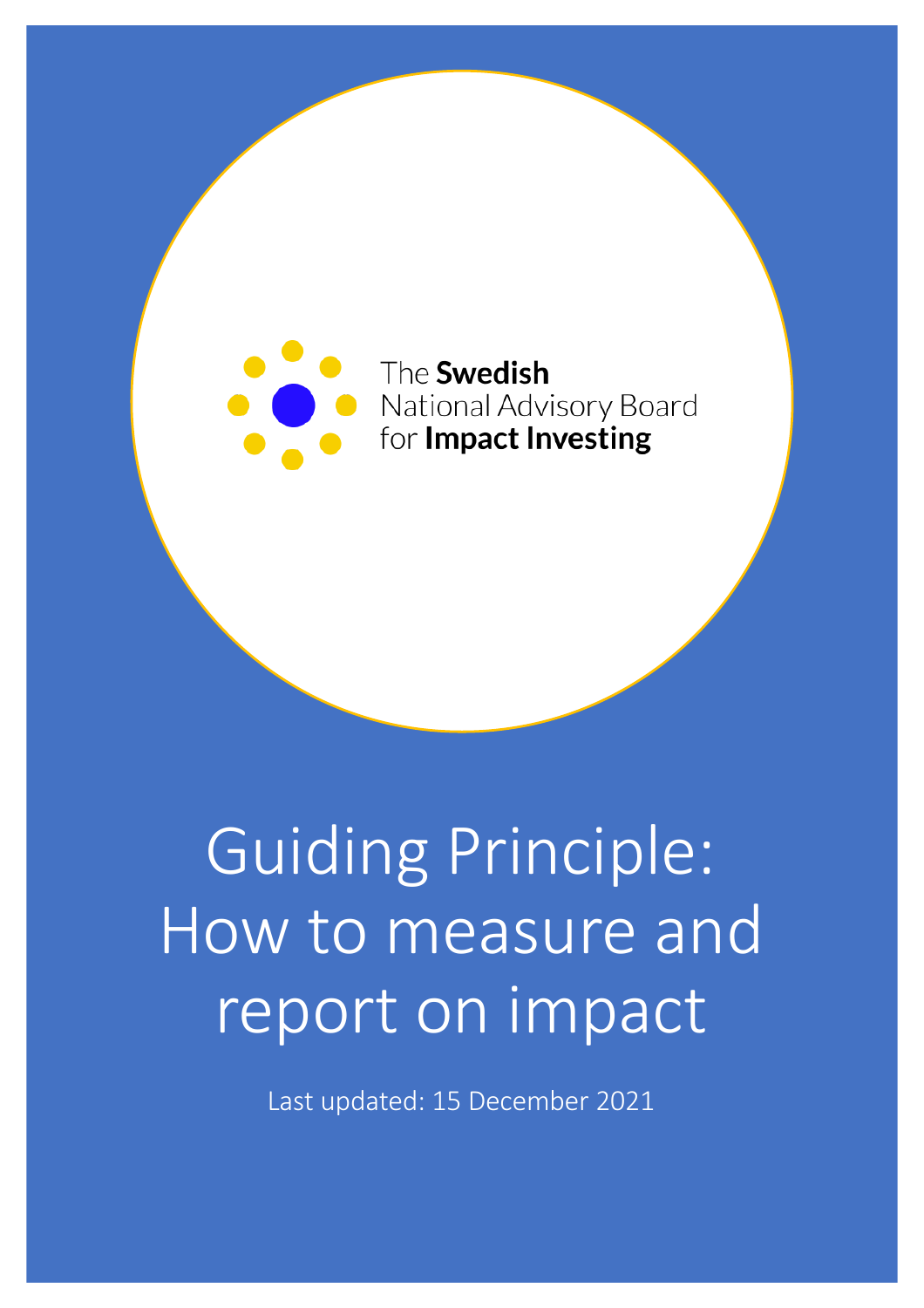### Introduction

The purpose of this Guiding Principle is to help organisations from all sectors in the impact economy to easily measure and report on impact, and to set a common standard for what is good impact reporting.

This Guiding Principle is based on the results of a collaboration between The Swedish National Advisory Board for Impact Investing, Effektfullt – a non for profit organisation promoting good impact measurement practices - and leading audit and advisory firm PwC in Sweden.

We believe that impact measurement should be relatively easy to understand and to carry out. Good impact measurement practices should not be reserved for only the very specialised or the very resourceful. If we do not have a good, easy and common method for measuring impact, we fear that only a very limited number of actors in the ecosystem will actually implement good practices in this area, leading to low accountability, impact washing and difficulties in basing decisions on impact data and knowledge.

The methodology for measuring impact presented in this Guiding Principle is based on the definition of impact in our Guiding Principle: Definition of Impact, which in turn is based on the Impact Management Projects five dimensions of impact and globally established consensus on how impact should be measured.

Our Guiding Principles are always work in progress. We will continue to refine them as the knowledge and experience in the impact space grow. We welcome feedback from users of the Principles and we actively seek thoughts and suggestions from users.

This Guiding Principle was last updated on December 15th 2021, and represents, in our opinion, the best approach to measuring impact that we know of to date.

We hope you will find it useful in your impact strategies. Please do not hesitate to send feedback, thoughts and questions to our Secretary, Jenny Carenco: [jenny@swedishnab](mailto:jenny@swedishnab.se).se.

Stockholm, December 15th 2021

The Board of The Swedish National Advisory Board for Impact Investing

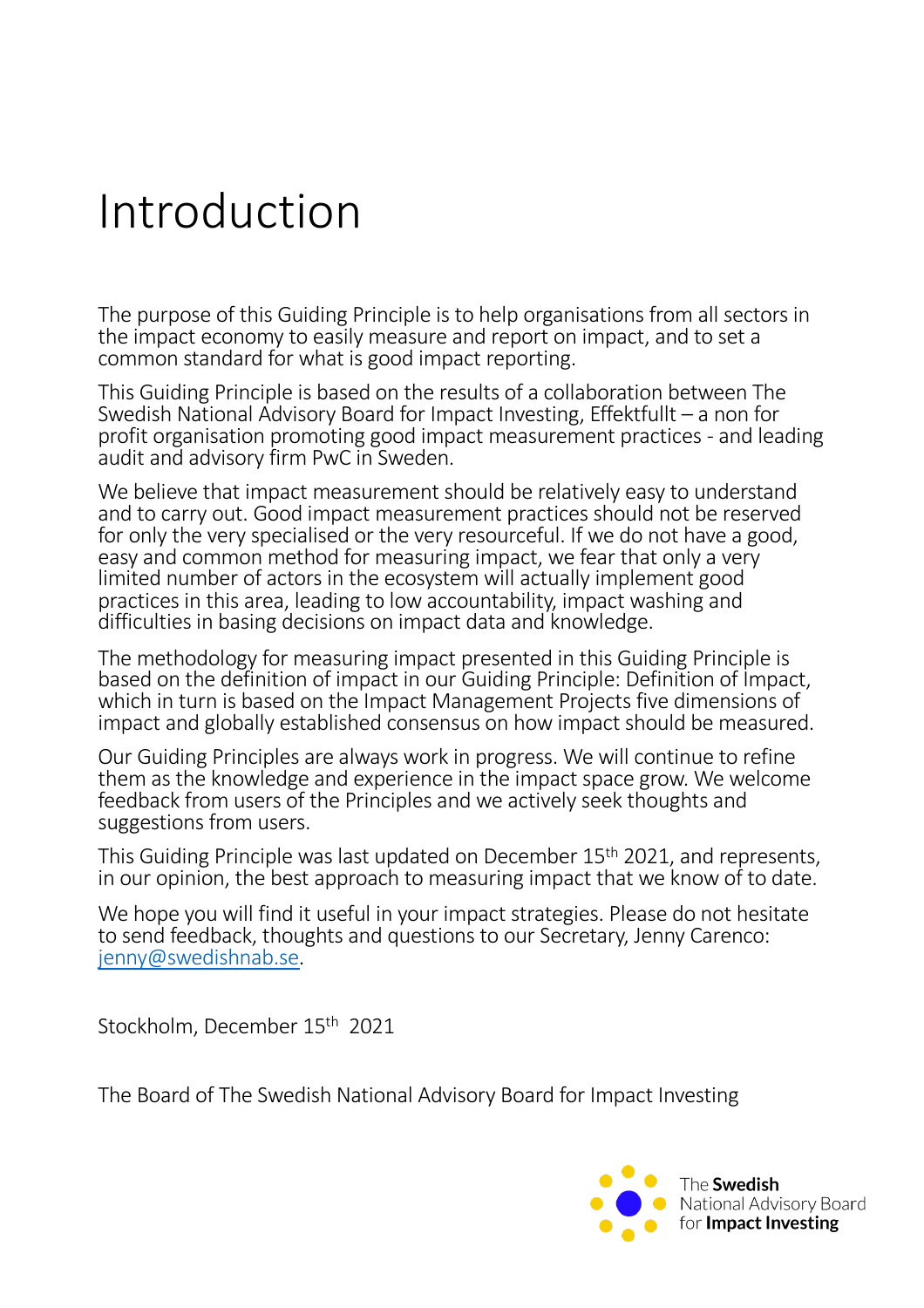### Eight steps to measure impact

| Step 1        | Verify that the intended<br>outcomes fulfil the<br>criteria for impact                                     | Use our Guiding Principle:<br>Definition of Impact                                                                                                                                                                          |
|---------------|------------------------------------------------------------------------------------------------------------|-----------------------------------------------------------------------------------------------------------------------------------------------------------------------------------------------------------------------------|
| <b>Step 2</b> | Identify the core<br>problem that is being<br>addressed                                                    | The core problem is the problem<br>that is immediately addressed<br>where we have a direct,<br>significant impact.                                                                                                          |
| Step 3        | Select indicators                                                                                          | Indicators are measurable, non-<br>binary and commonly accepted as<br>representing the core problem.                                                                                                                        |
| Step 4        | Establish an initial value<br>and a reference scenario                                                     | Initial value is the value of the<br>indicator $-$ i.e the size of the<br>problem - at the start of the<br>activity. The reference scenario is<br>the likely development of the<br>indicator value without the<br>activity. |
| Step 5        | Establish an outcomes<br>scenario                                                                          | This is an estimation of how the<br>indicators will likely evolve as a<br>result of the activity                                                                                                                            |
| <b>Step</b>   | <b>Establish thresholds for</b><br>sufficient, scale depth<br>and duration of the<br>outcomes              | How much do the indicators have<br>to change, for how many and for<br>how long, for the impact to be<br>significant enough?                                                                                                 |
| Step 7        | Establish a measurement<br>plan                                                                            | How will we measure the<br>indicators or collect data, who<br>will do it and and when?                                                                                                                                      |
| Step 8        | Conduct measuring and data<br>Measure, evaluate and<br>collection, interpret results,<br>report<br>report. |                                                                                                                                                                                                                             |

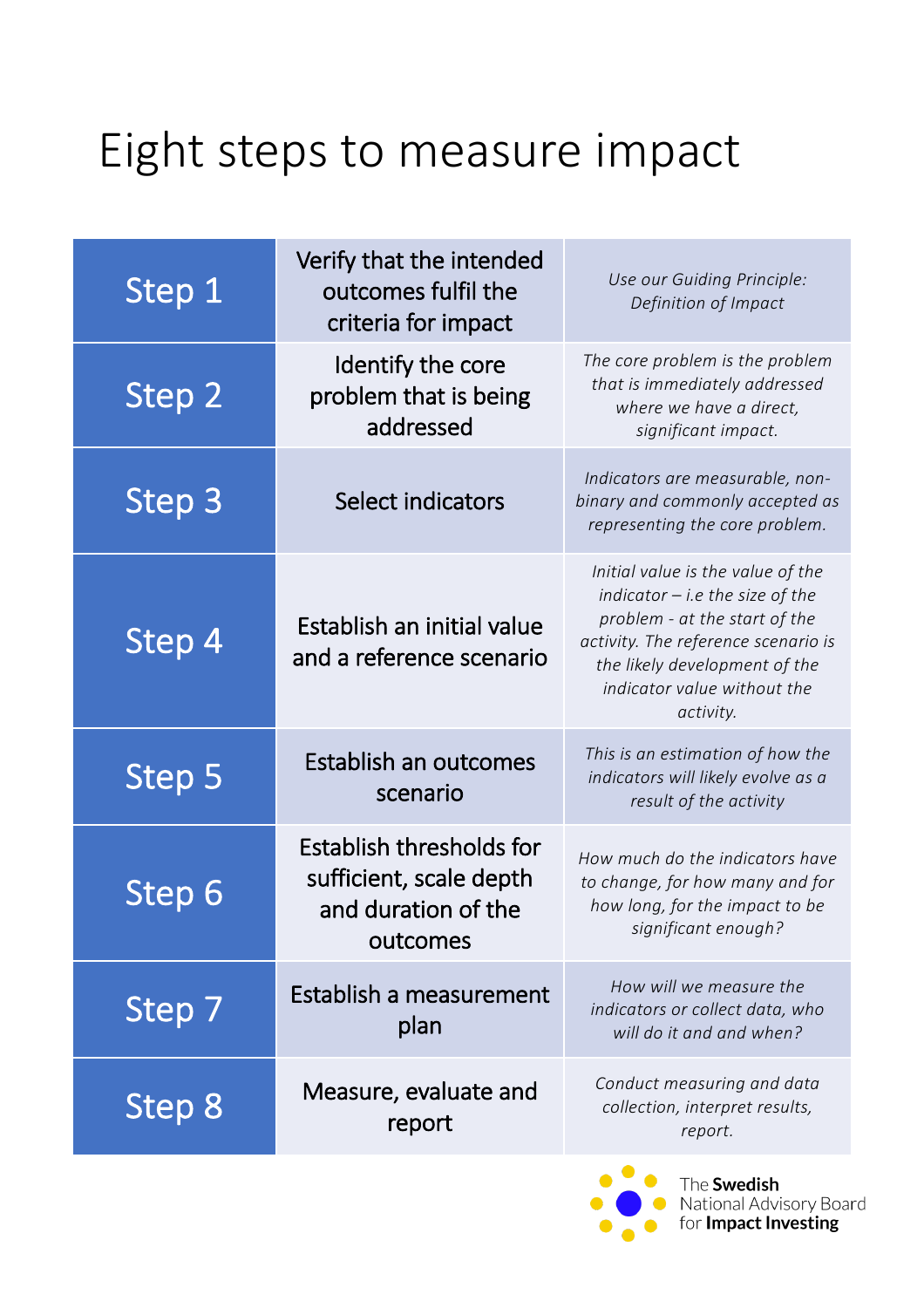### Step 1 Verify that the intended outcomes fulfil the criteria for impact

What is an intended outcome?

The intended outcome is the change you intend to achieve through the activity, project or investment. This can for example be reduced CO2 emissions, reduced food waste, improved health, reduced unemployment, increased access to education or increased access to clean water. Use [the Guiding Principle: Definition of Imp](https://www.swedishnab.se/_files/ugd/ecbbca_799daf7480b64a058d923547ccffa224.pdf)act, summarized in the table below, to validate that the intended outcomes qualify as impact.

| Criteria for impact             |                                                                                                                                                                                                                                                                                                  |  |                                                          |  |
|---------------------------------|--------------------------------------------------------------------------------------------------------------------------------------------------------------------------------------------------------------------------------------------------------------------------------------------------|--|----------------------------------------------------------|--|
| <b>WHAT</b>                     | The problem<br>The problem that is<br>The activity or<br>addressed can be<br>addressed is<br>investment is<br>quantified and<br>delivering<br>prioritised<br>outcomes can be<br>outcomes<br>for people, society<br><i>measured</i> using<br>and/ or planet<br>not outputs<br>relevant indicators |  |                                                          |  |
| <b>WHO</b>                      | The target group, area or planet experiencing the problem is<br>underserved with regards to the outcomes                                                                                                                                                                                         |  |                                                          |  |
| <b>HOW MUCH</b>                 | The outcomes<br>The outcomes<br>delivered have<br>delivered have<br>sufficient<br>sufficient<br>scale<br>depth                                                                                                                                                                                   |  | The outcomes<br>delivered have<br>sufficient<br>duration |  |
| <b>CONTRI-</b><br><b>BUTION</b> | The outcomes delivered represent a <b>COUNTET</b> actual<br>improvement, i.e. are better than what would likely have occurred<br>anyway                                                                                                                                                          |  |                                                          |  |

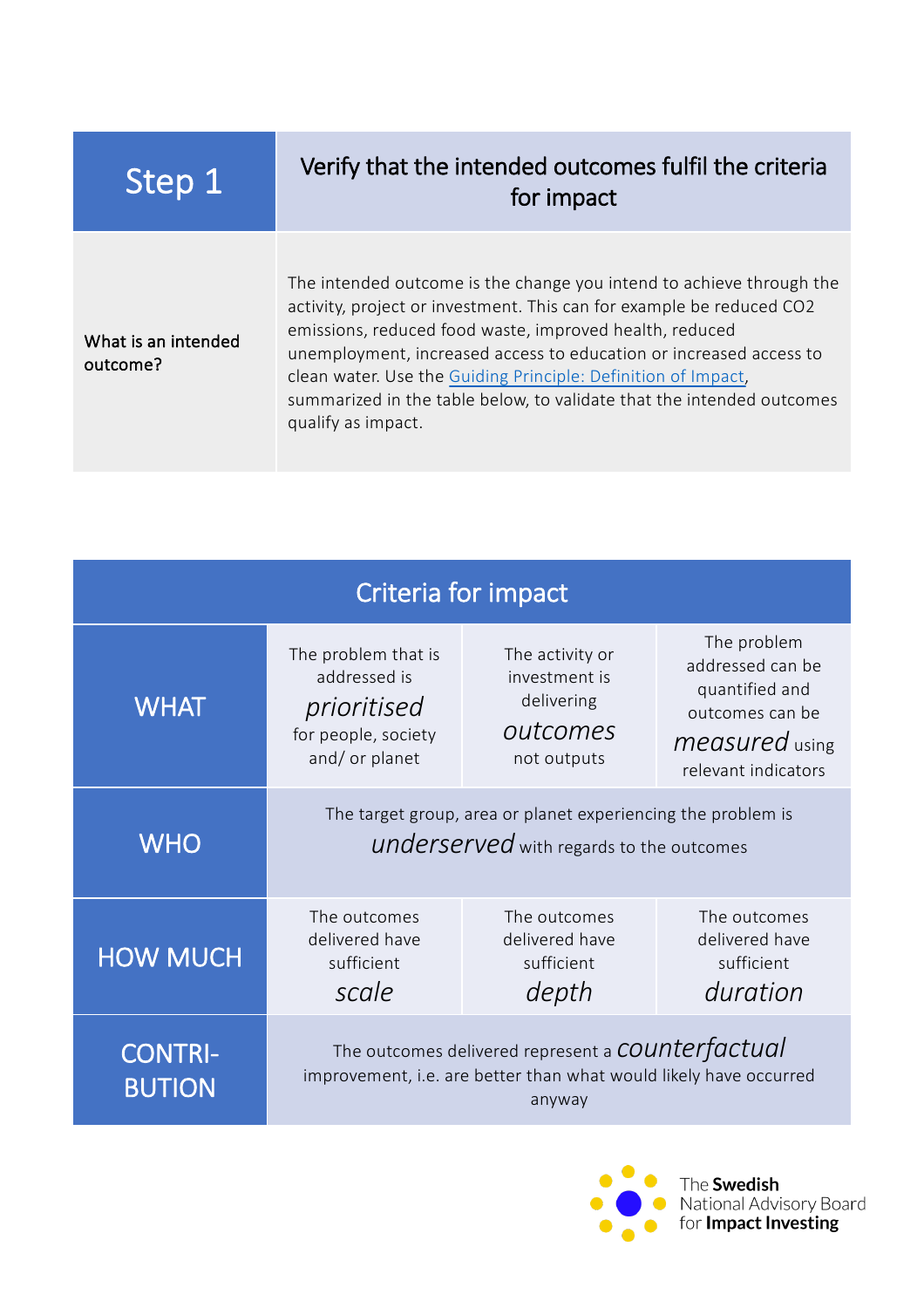| Step 2                     | Identify the core problem that is being addressed                                                                                                                                                                                                                                                                                                                                                                                                                                                                                                                                                                       |
|----------------------------|-------------------------------------------------------------------------------------------------------------------------------------------------------------------------------------------------------------------------------------------------------------------------------------------------------------------------------------------------------------------------------------------------------------------------------------------------------------------------------------------------------------------------------------------------------------------------------------------------------------------------|
| What is a core<br>problem? | A core problem is the problem that our activity, project or investment<br>immediately addresses and has significant, direct impact on. A core<br>problem can have one or several important consequences, that might<br>be the important problem that we are really trying to solve. However, if<br>this bigger problem, is also influenced by factors out of our control, or<br>if measurable reduction of thee consequences lie in a distant future,<br>then we can not use indicators of this bigger problem to determine the<br>outcomes and impact we have created.                                                 |
| <b>Examples</b>            | When replacing diesel generators by solar energy, the core problem we<br>are solving is CO2 emissions from diesel generators, even if the<br>consequence of these CO2 emissions $-$ global warming $-$ is the<br>consequence we really after solving.<br>If we provide language training for immigrants, the core problem is<br>'low language proficiency' not unemployment, even if that is the<br>consequence of the low language proficiency that we are really after<br>solving. The core problem is not unemployment since this problem is<br>also influenced by other factors than just low language proficiency. |

In this example, we provide a service that encourages young people to be more physically active. The core problem is 'low physical activity levels'. The bigger problems, or consequences, that we *really* want to reduce, are diabetes, obesity and cardio-vascular disease, since these are the problems that are causing human suffering and high societal costs. But these problems are not our core problem and we can not measure our impact using f.ex. indicators of diabetes. First, because these diseases are also influenced by other root causes such as nutrition and genetics. Our intervention only has a direct impact on physical activity. . Second, the potential illness will occur in a distant future, making it impossible to measure within a reasonable time frame.





The Swedish National Advisory Board for Impact Investing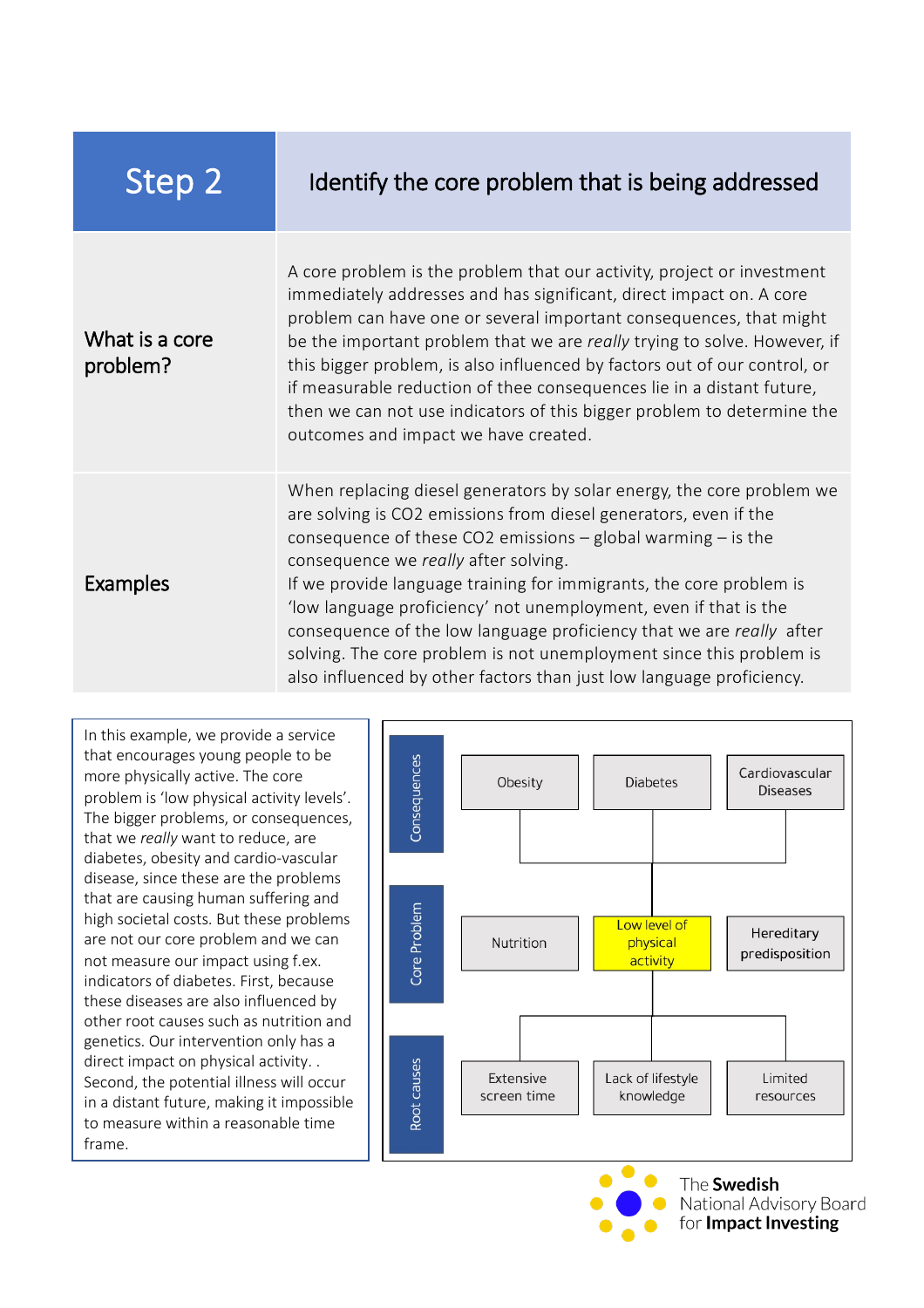| <b>Step 3</b>                     | Select indicators                                                                                                                                                                                                                                                                                                                                                                                                                                                                                                                                                                                                                                                                                                                                                                                                                                                    |  |  |
|-----------------------------------|----------------------------------------------------------------------------------------------------------------------------------------------------------------------------------------------------------------------------------------------------------------------------------------------------------------------------------------------------------------------------------------------------------------------------------------------------------------------------------------------------------------------------------------------------------------------------------------------------------------------------------------------------------------------------------------------------------------------------------------------------------------------------------------------------------------------------------------------------------------------|--|--|
| How to select good<br>indicators? | Examine how the problem could best be described in a measurable<br>way. Unemployment can be measured as "Proportion of the target<br>group in at least part-time employment during the period". Carbon<br>dioxide emissions can be measured as "Kilos of carbon dioxide emitted<br>per unit of time". Acidification of water can be measured as "PH value<br>in the target stream of water" and the incidence of diabetes can be<br>measured as "Level of long term blood glucose: HbA1C".                                                                                                                                                                                                                                                                                                                                                                           |  |  |
| What is a good<br>indicator?      | The indicators should:<br>be measurable in the short or medium term (if not, the core<br>problem is probably not well defined).<br>reflect the development of the core problem in an objectively<br>acceptable way (core problem "Low level of physical activity" -<br>indicator "Number of steps per day")<br>not be binary ("there are" / "there are not"), since binary<br>$\bullet$<br>indicators makes it impossible to measure development over time,<br>and do not capture step by step improvements towards a set goal.<br>not be mistaken for an intended outcome ("increased",<br>"reduced"). Reduced CO2 emissions is an intended outcome,<br>"Tonnes of carbon dioxide emitted per unit of time" is an indicator.<br>be estimated and measured via statistics and available data, medical<br>$\bullet$<br>or chemical measurements, questionnaires, etc. |  |  |



Indicators of the overarching problem can me measured as well, if change occurs within reasonable time frames. In this example, an indicator for obesity might be "Body Mass Index".

Indicators of the core problem are what the impact measurement and reporting should focus on. In this example, such indicators could be "Number of steps per day".

Indicators of the root causes are never the focus of impact reporting. However, it can be valuable to measure these to track the path to change. F.ex. "Minutes of screen time" in this example.

> The Swedish National Advisory Board for Impact Investing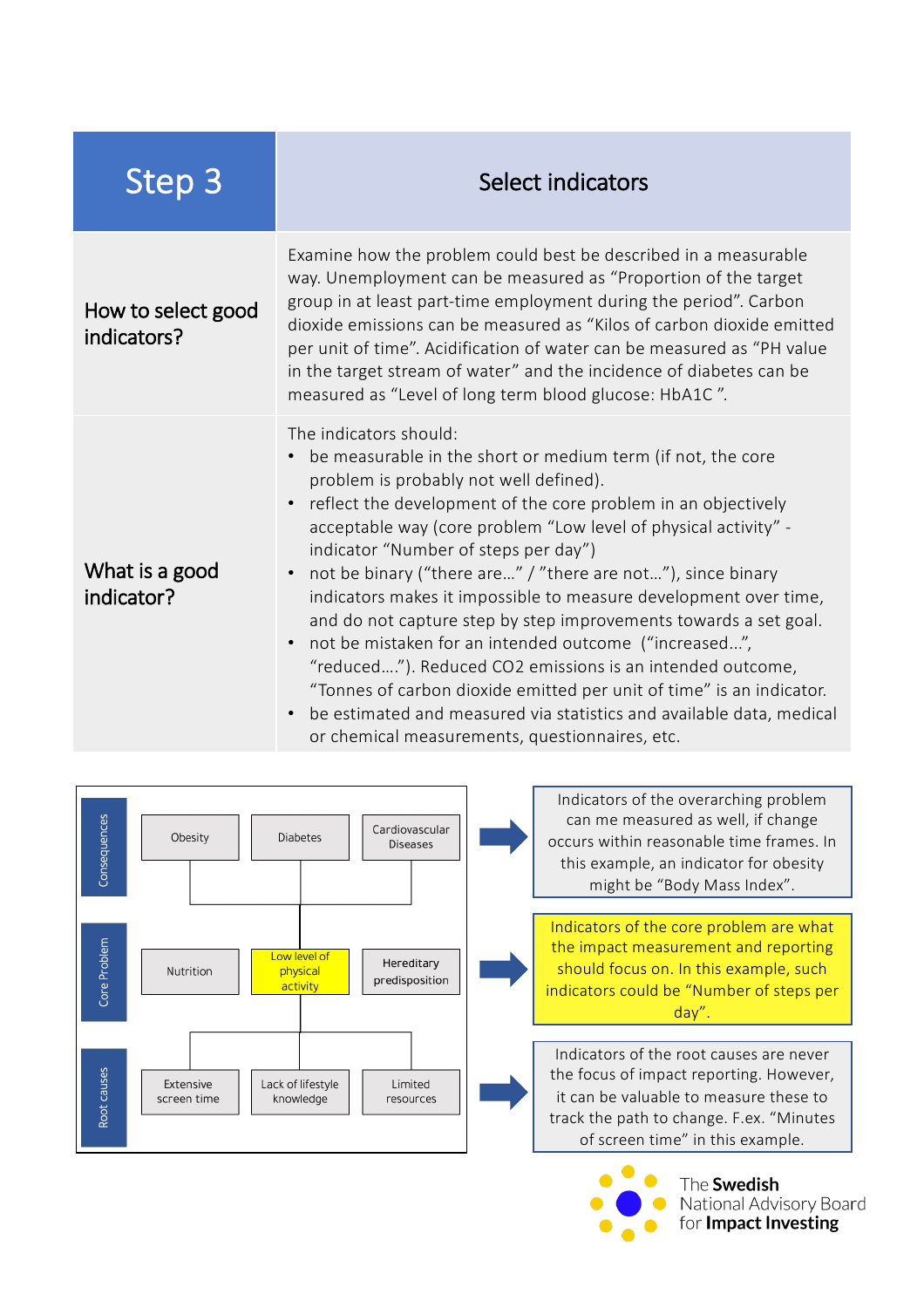### Introducing the Impact Measurement Model

*Explanations on the following page….*



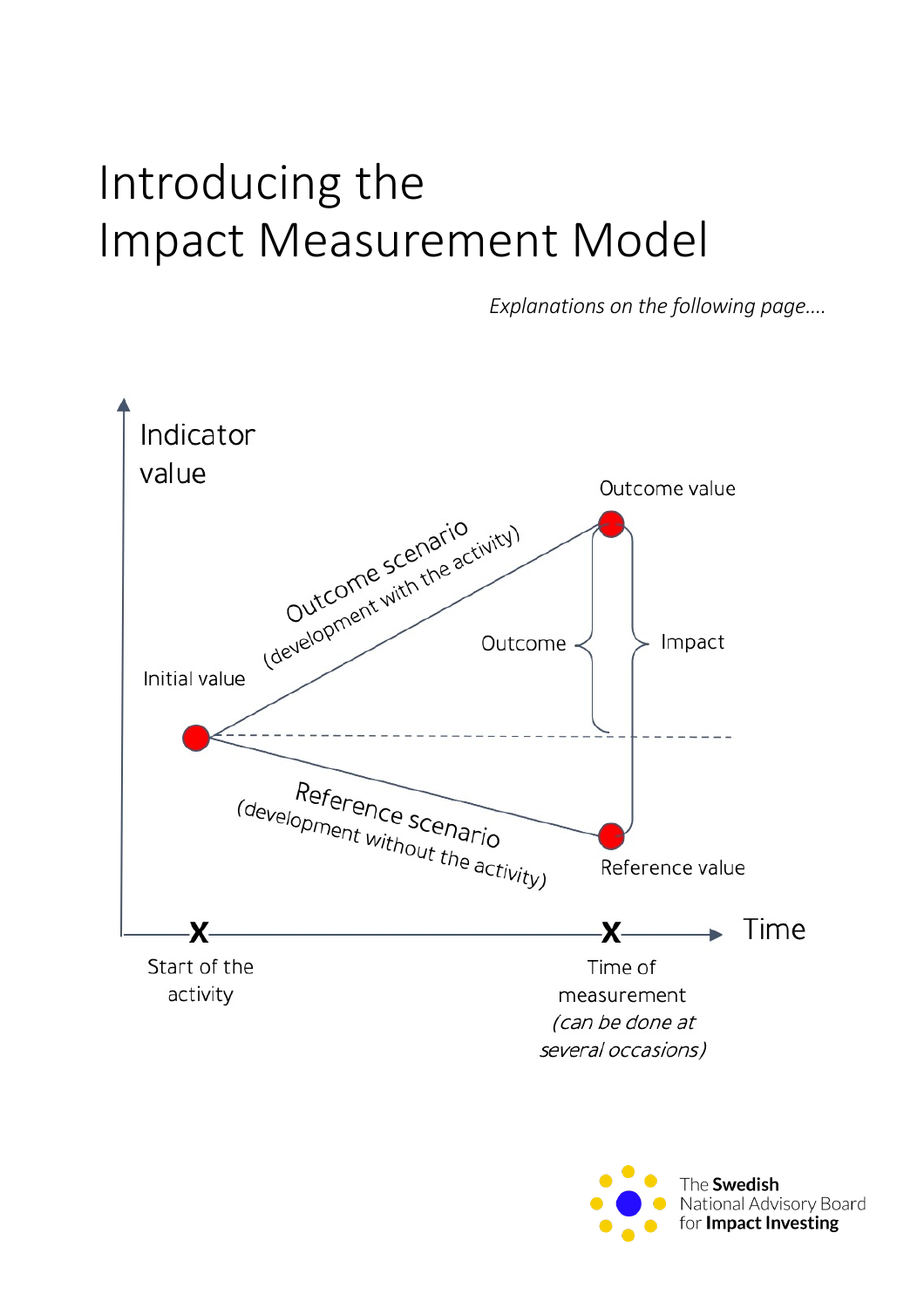## Definitions in the Impact Measurement Model

| Initial value         | The value of the indicator at the start of the activity                                                                                                           |
|-----------------------|-------------------------------------------------------------------------------------------------------------------------------------------------------------------|
| Reference<br>scenario | The likely development of the indicator value without the<br>activity                                                                                             |
| Reference value       | The likely value of the indicator without the activity at a<br>certain measurement occasion                                                                       |
| Outcome<br>scenario   | The likely or true development of the indicator value as a<br>result of the activity                                                                              |
| Outcome value         | The likely or true value of the indicator as a result of the<br>activity at a certain measurement occasion                                                        |
| Outcome               | The difference between the initial value of the indicator<br>and the likely or true outcome value of the indicator at a<br>certain measurement occasion           |
| Impact                | The difference between the likely or true outcome value of<br>the indicator and the likely reference value of the indicator<br>at a certain measurement occasion. |

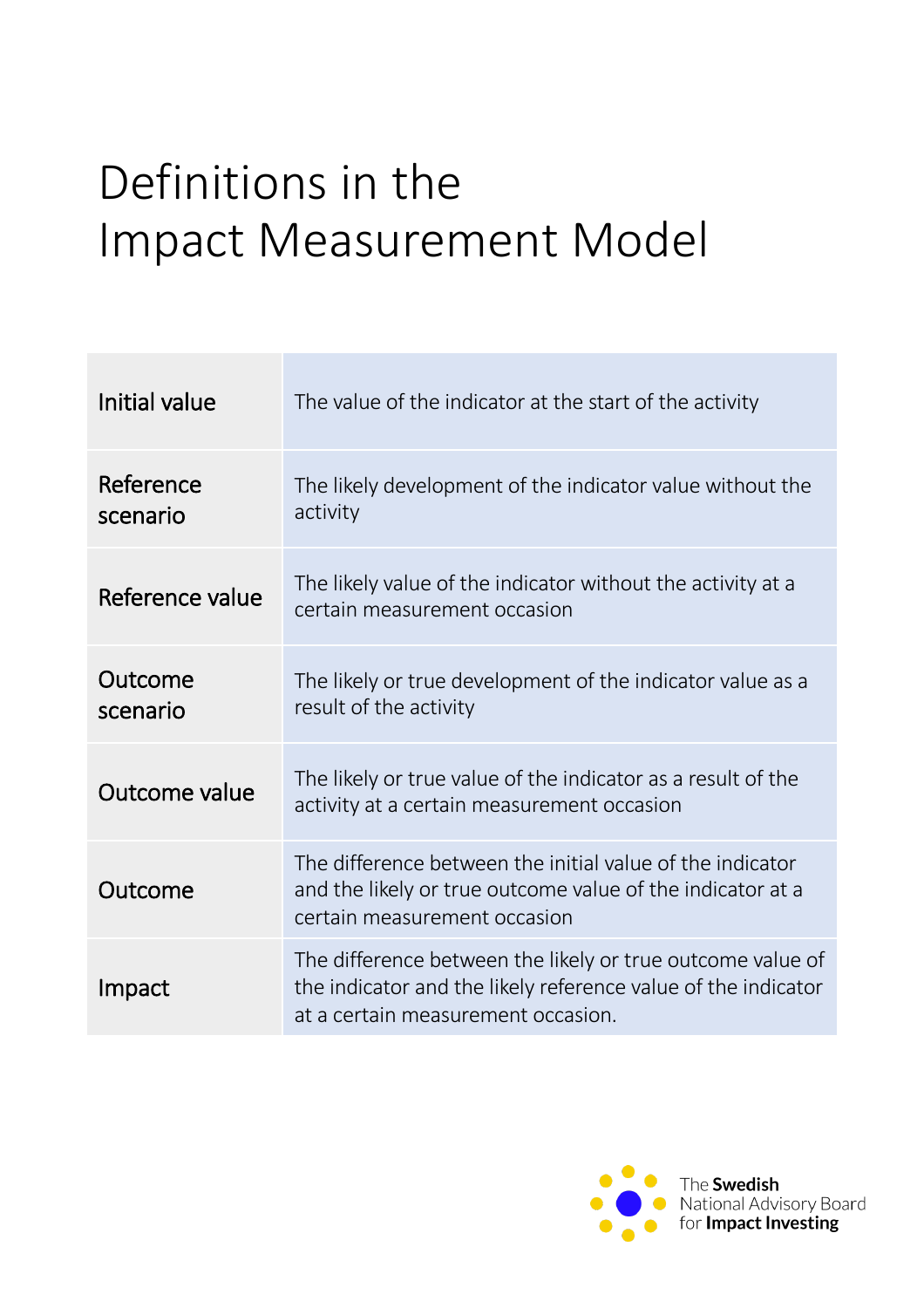| <u>Step 4</u>                            | Establish an initial value and a reference scenario                                                                                                                                                                                                                                                                                                                                                                                                                                                                                                                                                                                                                                                                                                                                                                                                                                                                                                                                                                                                                               |
|------------------------------------------|-----------------------------------------------------------------------------------------------------------------------------------------------------------------------------------------------------------------------------------------------------------------------------------------------------------------------------------------------------------------------------------------------------------------------------------------------------------------------------------------------------------------------------------------------------------------------------------------------------------------------------------------------------------------------------------------------------------------------------------------------------------------------------------------------------------------------------------------------------------------------------------------------------------------------------------------------------------------------------------------------------------------------------------------------------------------------------------|
| How to establish an<br>initial value     | Using statistics, available data, surveys or other measurements, we can<br>determine the initial value of the indicator.<br>Es an example: research reports might show that young people<br>between 11-13 in a certain target group take approximately 3000 steps<br>per day, that disposable income in the target group is on average 1'100<br>€ per month or that a diesel powered boat emits 4 tonnes of CO2 a<br>year. We can also conduct our own measurements, and f.ex. establish<br>that 80% of inhabitants in a neighbourhood feel unsafe outside after<br>sunset.                                                                                                                                                                                                                                                                                                                                                                                                                                                                                                       |
| How to establish a<br>reference scenario | A reference scenario is the likely development of an indicator without<br>our activity. The indicator's reference value can be worse than the<br>initial value, if for example people will get sicker over time, or<br>unemployed to a larger extent. The indicator's reference value can also<br>be the same as the initial value, f.ex. the diesel powered boat will likely<br>emit as many tonnes of CO2 every year. Lastly, the indicator's reference<br>value can actually also be better than the initial value. This is the case<br>when an improvement would have happened anyway, f.ex. language<br>proficiency probably improves a little within the target group even<br>without our activity, just by them living in the country.<br>Use objective and evidence based information to establish a reference<br>scenario, interview experts, stakeholders or the target group and make<br>reasonable ad verifiable hypothesis. A reference scenario should be a<br>realistic illustration of an alternative development, not the<br>establishment of an absolute truth. |

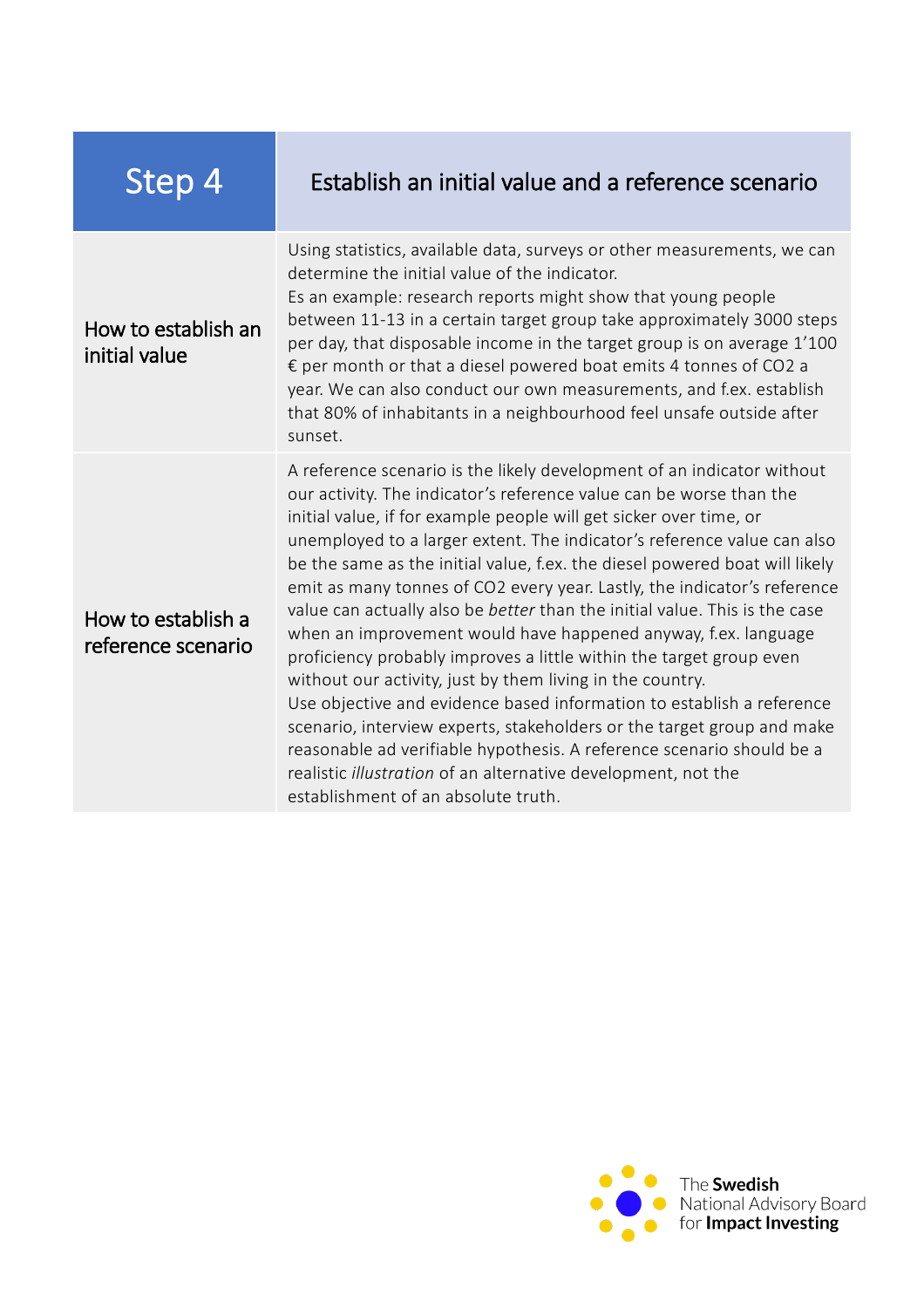### Examples of Reference Scenarios

#### The outcomes would likely have worsened over time This would be the case in many

preventive interventions where we want to stop something from happening or getting worse, f.ex. preventing illness, accidents, unemployment or school failures. In these cases, the indicators would likely have developed in a negative way without our activity.

#### The outcomes would likely have improved over time

In these cases, an improvement would likely have happened even without our activity. This could be the case for certain illnesses, language proficiency or school results, where other interventions likely create some improvement. The aim of our activity in these cases is to create even better outcomes than the reference scenario.

#### The outcomes would likely have stayed stable over time

This is the case for many environmental challenges. We know the CO2 emissions from certain industries, and they will likely stay the same over time if nothing is done. The initial value and the reference value will likely be the same.



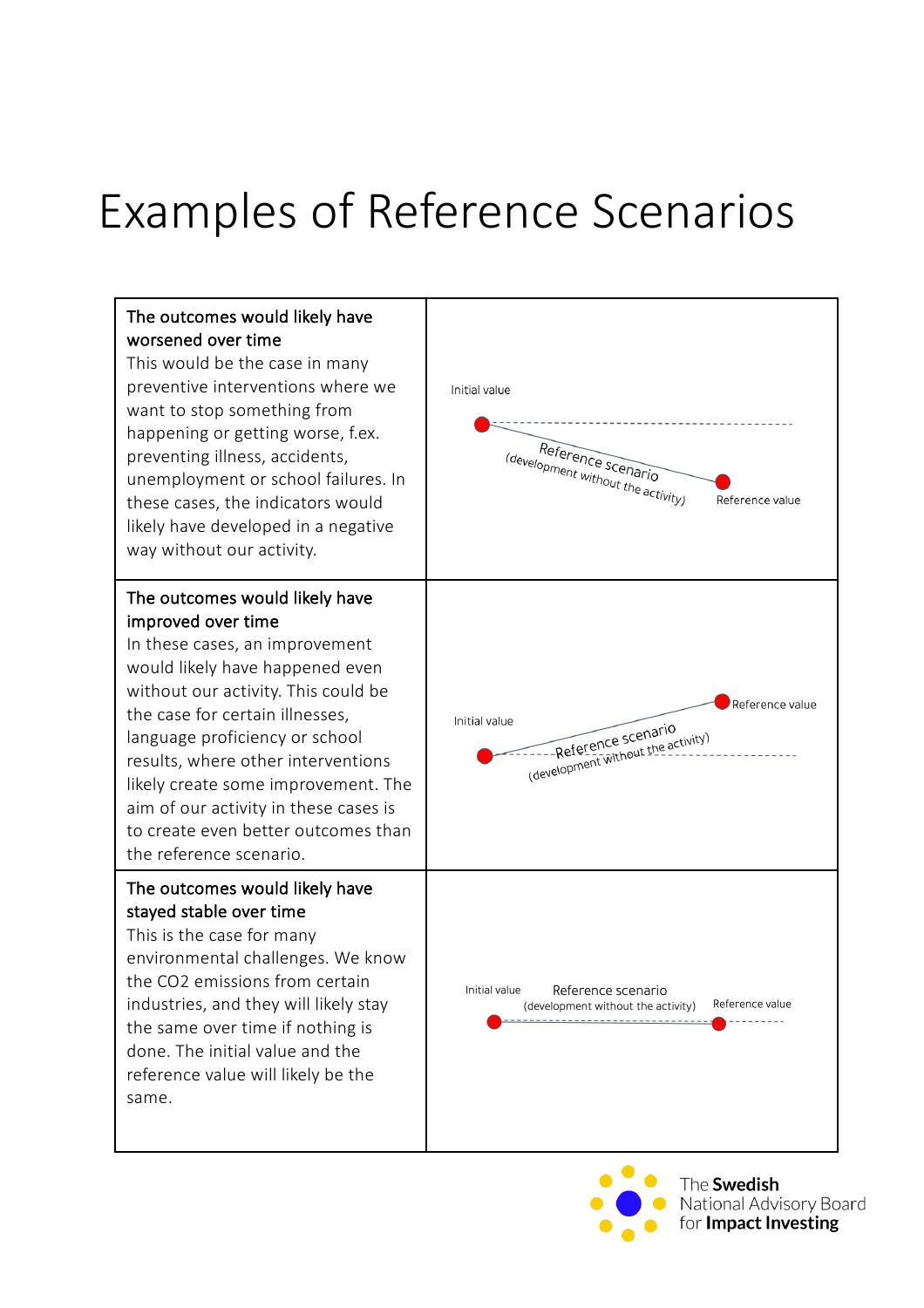| <b>Step 5</b>                                                                               | Establish an outcomes scenario                                                                                                                                                                                                                                                                                                                                                                                                                                                                                                                                                                                                                                                                                                                                                                                                                                                                                                                                                                                                                                                 |
|---------------------------------------------------------------------------------------------|--------------------------------------------------------------------------------------------------------------------------------------------------------------------------------------------------------------------------------------------------------------------------------------------------------------------------------------------------------------------------------------------------------------------------------------------------------------------------------------------------------------------------------------------------------------------------------------------------------------------------------------------------------------------------------------------------------------------------------------------------------------------------------------------------------------------------------------------------------------------------------------------------------------------------------------------------------------------------------------------------------------------------------------------------------------------------------|
| Estimating an<br>outcomes scenario<br>$-$ modelling the<br>potential outcomes<br>and impact | The outcomes scenario is the likely development of the indicators as a<br>result of our activity. We establish an outcomes scenario to <i>model</i> the<br>potential impact that the activity, project or investment will have.<br>Making such a model is important in order to validate that we will likely<br>be able to deliver outcomes that have sufficient scale, depth and<br>duration and that the costs of delivering these outcomes are not<br>exceeding the value that is likely created (either in form of savings for<br>society or non-economic values such as reduced suffering or improved<br>environment).<br>To set an outcomes scenario, we need to make informed hypothesis<br>about the likely results and outcomes of the activity. Such hypothesis<br>should be based on objective data such as historical and documented<br>experience or evidence, scientific reports, interviews with experts or<br>with the target group.<br>An outcomes scenario should be an illustration of a likely development,<br>not the establishment of an absolute truth. |
| <b>Establishing the</b><br>actual outcomes<br>values                                        | The estimated outcomes scenario is replaced by the actual outcomes<br>values when measurements are conducted.                                                                                                                                                                                                                                                                                                                                                                                                                                                                                                                                                                                                                                                                                                                                                                                                                                                                                                                                                                  |

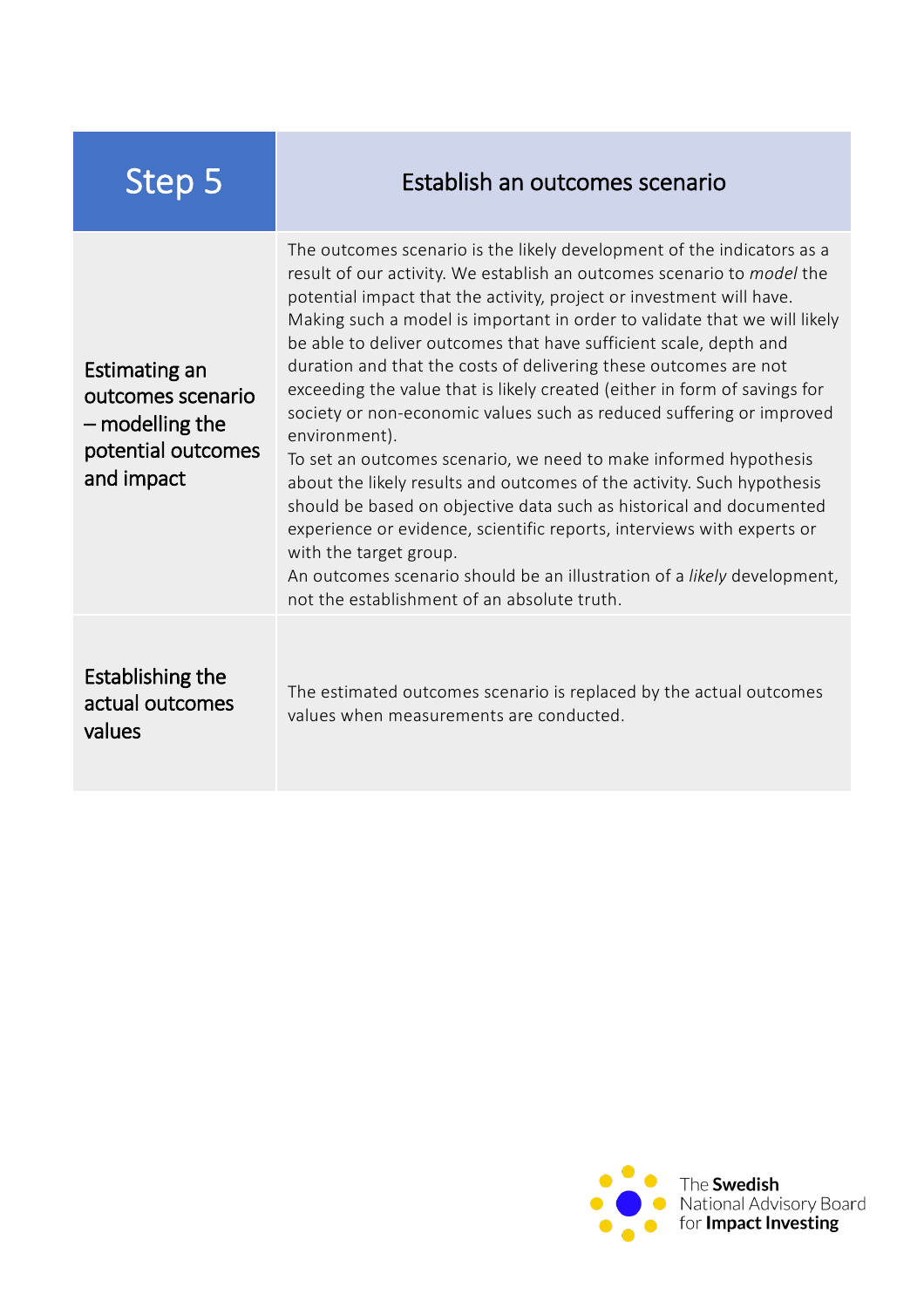### Examples of Outcomes Scenarios



The **Swedish** National Advisory Board for Impact Investing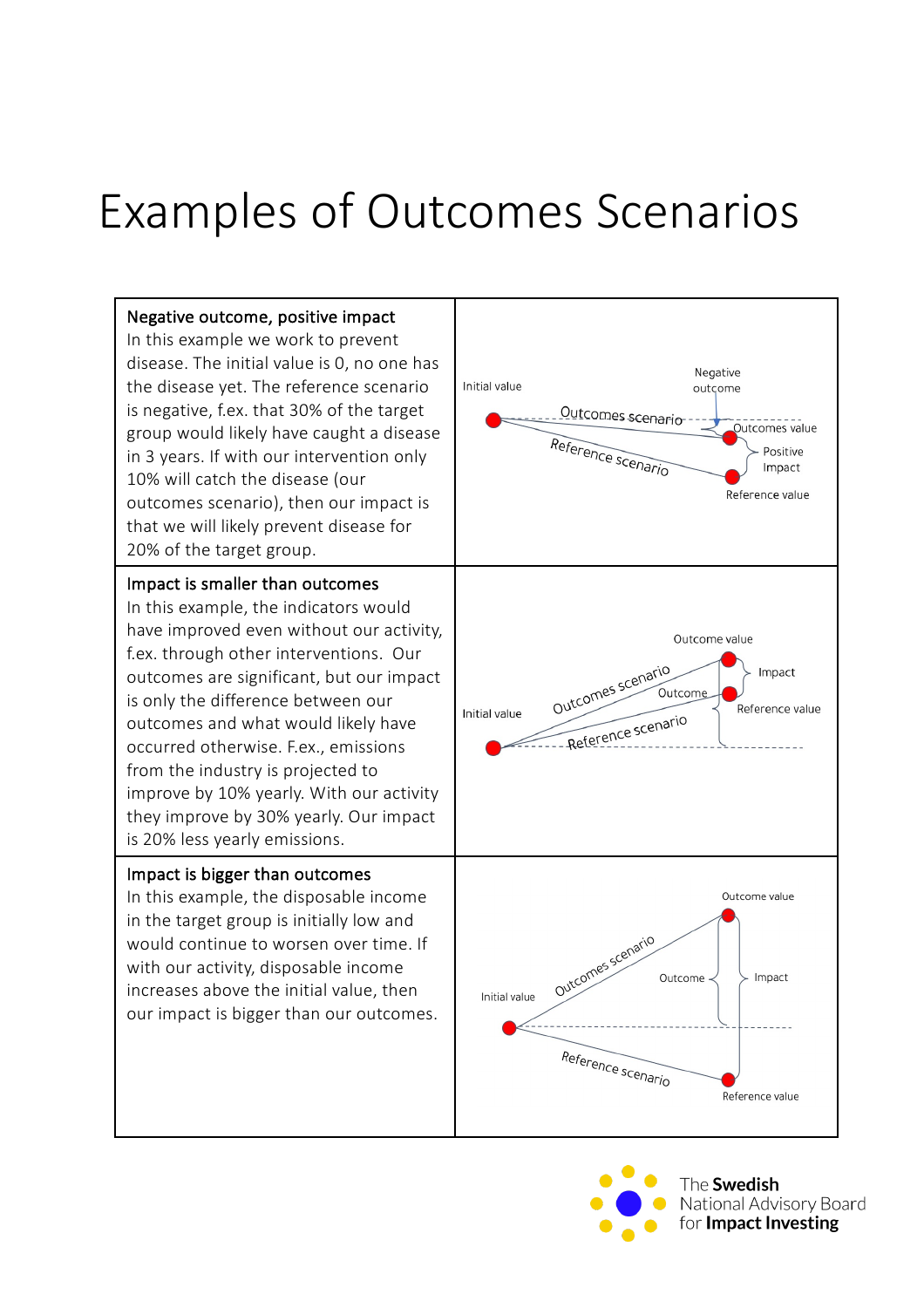### Step 6 Establish thresholds for sufficient, scale depth and<br>duration of the outcomes duration of the outcomes

| Why do we need to<br>do this? | All positive change is good. But for this change to be considered<br>impact, the outcomes have to reach a certain level of significance.<br>These levels are not standard or absolute numbers, but are<br>determined by what levels that are needed to achieve the intended<br>overarching goal. For example, if we work to reduce CO2 emissions,<br>what we really want to achieve is a positive impact on global warming.<br>If we achieve a CO2 reduction, but that the reduction only lasts a week<br>(insufficient duration), then we have probably not had any impact on<br>our overarching goal, global warming. If we want to reduce risk of<br>diabetes, by increasing physical activity levels, increasing the number<br>of steps the target group takes from 3000 a day to 3100 a day<br>(insufficient depth) is probably not enough to create a difference on<br>their health. Setting outcomes targets on scale, depth and duration is<br>crucial in order to evaluate the impact created.<br>Determining what is sufficient scale, depth and duration will be<br>subjective in many cases. We suggest that the users of this Guiding<br>Principle are transparent in their assumptions and hypothesis and that<br>the levels of change considered 'enough' are based on common or<br>scientific knowledge. |
|-------------------------------|--------------------------------------------------------------------------------------------------------------------------------------------------------------------------------------------------------------------------------------------------------------------------------------------------------------------------------------------------------------------------------------------------------------------------------------------------------------------------------------------------------------------------------------------------------------------------------------------------------------------------------------------------------------------------------------------------------------------------------------------------------------------------------------------------------------------------------------------------------------------------------------------------------------------------------------------------------------------------------------------------------------------------------------------------------------------------------------------------------------------------------------------------------------------------------------------------------------------------------------------------------------------------------------------------------------------------|
| What is scale?                | Scale is the share of the target group that experiences the change. If an<br>intervention to prevent illness is offered to 1000 people, and only 2 of<br>these experience any change, then the scale is insufficient for there to<br>be an impact on public health on a group level. If we aim to replace<br>diesel trucks by electric trucks, and we manage to change 10 out of<br>10'000 potential trucks, then scale is likely insufficient for there to be<br>an impact on industry or target group level.                                                                                                                                                                                                                                                                                                                                                                                                                                                                                                                                                                                                                                                                                                                                                                                                           |
| What is depth?                | Depth is how much change that we create on the problem addressed.<br>If our aim is to increase disposable income, then we do so with the<br>purpose that people's life chances will improve. An increase of 10€ a<br>month is likely not enough for there to be an improvement in quality of<br>life or life chances. If we reduce emissions by 0,1% from a certain<br>industry, then that is probably not enough depth to have an impact on<br>that industry's contribution to global warming.                                                                                                                                                                                                                                                                                                                                                                                                                                                                                                                                                                                                                                                                                                                                                                                                                          |
| What is duration?             | Duration is how long the change has to last for there to be any real<br>impact. An increase in disposable income that lasts a month is not<br>enough for the target group to experience improved life chances. A<br>reduction in emissions that lasts a year, does not create any impact on<br>global warming.                                                                                                                                                                                                                                                                                                                                                                                                                                                                                                                                                                                                                                                                                                                                                                                                                                                                                                                                                                                                           |



Mational Advisory Board<br>for **Impact Investing**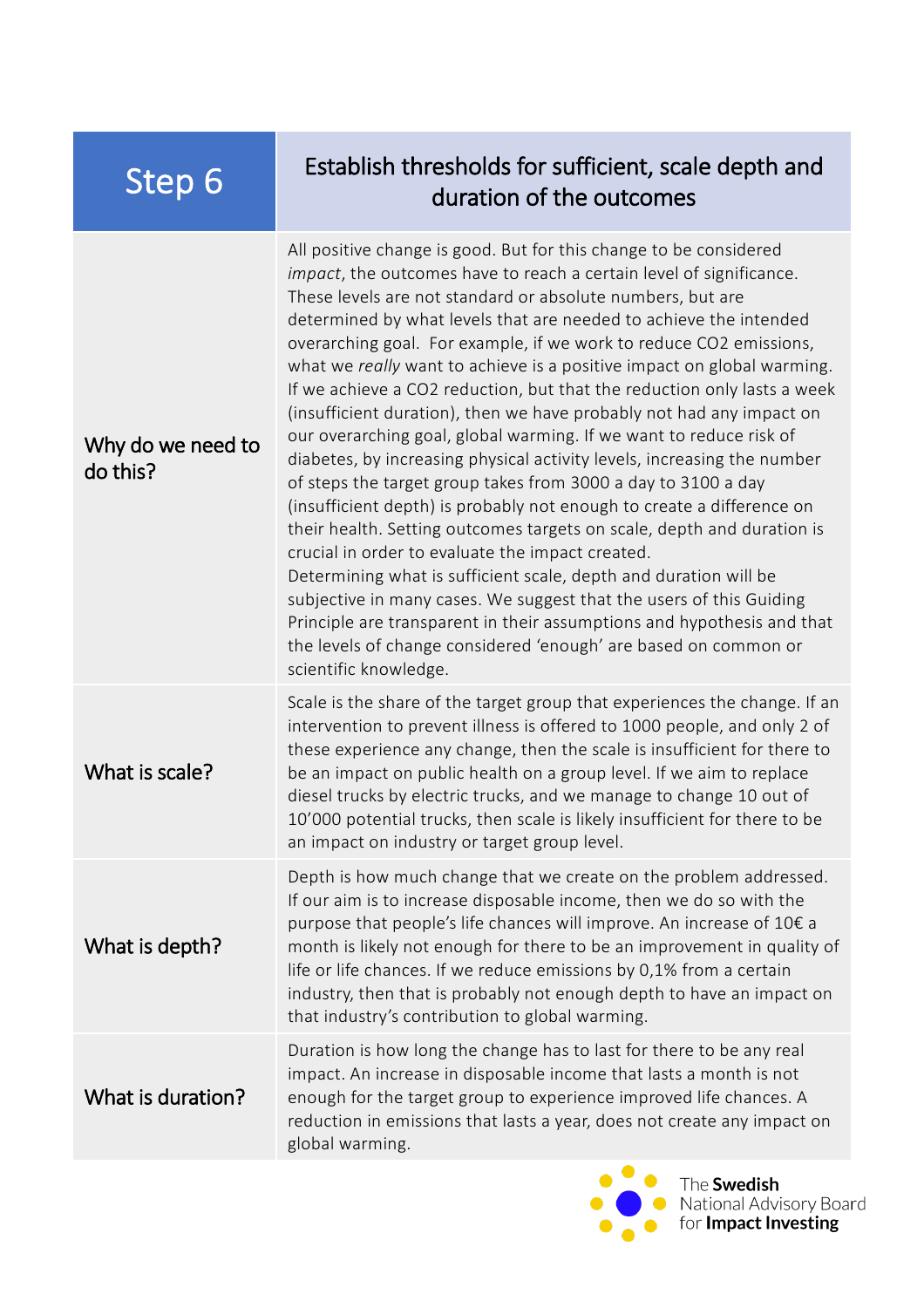## Examples of target outcome levels across scale, depth and duration

| Core problem<br>addressed                                             | Initial indicator<br>value                                                                           | Target outcome<br>value (depth)                                    | Target scale                                    | Target duration |
|-----------------------------------------------------------------------|------------------------------------------------------------------------------------------------------|--------------------------------------------------------------------|-------------------------------------------------|-----------------|
| Low physical<br>activity levels                                       | 3'000 steps per<br>day                                                                               | 10'000 steps<br>per day                                            | > 50% of users                                  | > 2 years       |
| CO2 emissions<br>from trucks                                          | 220 tonnes per<br>year per truck                                                                     | 0 tonnes per<br>year per truck                                     | > 75% of trucks<br>in the industry              | > 5 years       |
| Low<br>professional<br>activity level<br>among youth                  | Average<br>professional<br>activity rate=<br>20% (1 day a<br>week)                                   | Average activity<br>rate > 80% (4<br>days a week)                  | > 50% of the<br>target group                    | > 5 years       |
| High food<br>waste from<br>public canteens                            | 50 kilos food<br>waste per year<br>per guest                                                         | 15 kilos food<br>waste per year<br>per guest                       | $>60\%$ of<br>targeted<br>canteens              | > 3 years       |
| High energy<br>usage in<br>commercial<br>buildings                    | 250 kWh / sqm                                                                                        | 180 kWh / sqm                                                      | > 50% of<br>targeted<br>commercial<br>buildings | > 5 years       |
| CO2 emissions<br>from residential<br>diesel genera-<br>tors in Africa | 300 kilos per<br>generator per<br>year                                                               | 0 kilos per year<br>by replacing<br>generators with<br>solar cells | > 75% of<br>households                          | > 5 years       |
| High incidence<br>of type 2<br>diabetes                               | Initial value:<br>$HbA1c = 42-48$<br>(prediabetic)<br>Reference value<br>$HbA1c=>48$<br>(diabetes 2) | Target outcome<br>$HbA1c = < 40$<br>(non-diabetic)                 | > 60% of the<br>target group                    | $> 2$ years     |

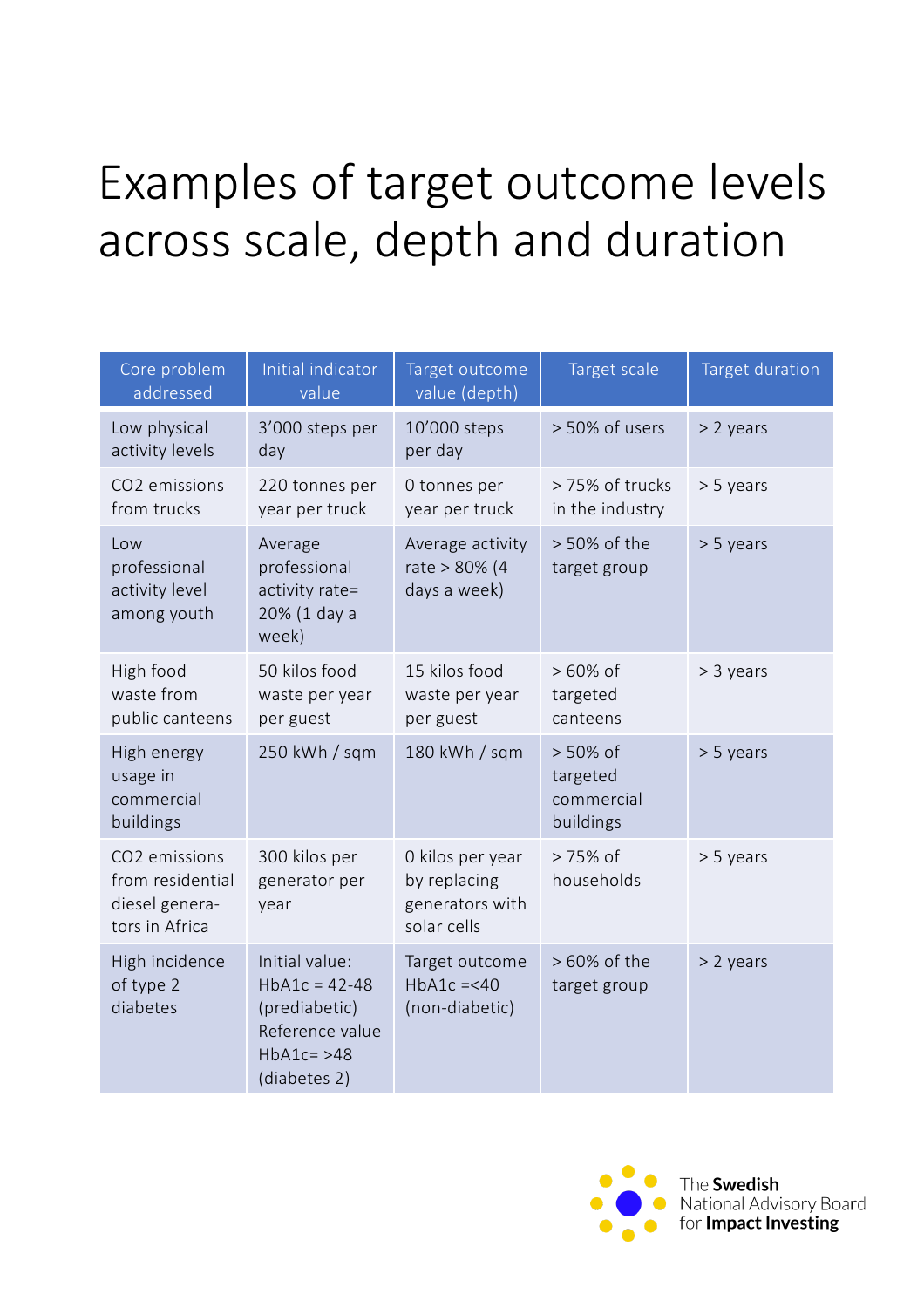| Step 7                                                                   | Establish a measurement plan                                                                                                                                                                                                                                                                                                                                                                                                                                                                                                                                                                        |
|--------------------------------------------------------------------------|-----------------------------------------------------------------------------------------------------------------------------------------------------------------------------------------------------------------------------------------------------------------------------------------------------------------------------------------------------------------------------------------------------------------------------------------------------------------------------------------------------------------------------------------------------------------------------------------------------|
| What is a<br>measurement<br>plan?                                        | A measurement plan includes HOW you will measure the indicator or<br>collect data, WHO will do the measuring, WHEN it should be done and<br>HOW MUCH it can cost.                                                                                                                                                                                                                                                                                                                                                                                                                                   |
| HOW to measure<br>or collect data                                        | Indicators can be measured or collected as external data.<br>Measurement methods include surveys and questionnaires (f.ex. to<br>measure disposable income), medical testing (f.ex. blood sugar levels<br>for diabetes), chemical measurements (f.ex. acidity in lakes). External<br>data can be: unemployment levels, calculated levels of CO2 emissions<br>from a certain means of transport, reported school grades, costs of<br>care, number of patients and levels of sick leave just to give a few<br>examples.                                                                               |
| WHO should<br>measure or collect<br>data?                                | Measurements in our own target group can be done internally. It might<br>always be a good idea to contract an external and independent<br>organisation for surveys and measurements if the cost is reasonable.<br>Data collection is preferably done internally, since the external data<br>collected should be from independent and objective sources. The risk<br>for bias is therefore less. It will often come down to resources such as<br>time and cost.                                                                                                                                      |
| <b>WHEN should</b><br>measurements take<br>place or data be<br>collected | The frequency and timing of measurement and data collection<br>depends entirely on what it is that we measure or what kind of data<br>we collect. In some cases, it is important to measure frequently to<br>make sure we reach the intended change. This could be the case for<br>disposable income, health measures or behavioural measures. Other<br>data needs to be collected less frequently. For example, number of<br>electrical trucks in use or social welfare payments.                                                                                                                  |
| <b>HOW MUCH can</b><br>the measurement<br>or data collection<br>cost     | The rule of thumb is that the cost of measurement and data collection<br>should always be as low as possible, but enough to reach good quality<br>and high impact integrity. It is not reasonable that 50% of the activity's<br>budget should go to measuring the outcomes, nor is it reasonable that<br>the cost of measuring exceeds the value created for the target group<br>or for society. On the other hand, if measuring carries a significant<br>cost, but is the only way to ensure that what we do is working, then it<br>is likely an important part of over all costs of the activity. |

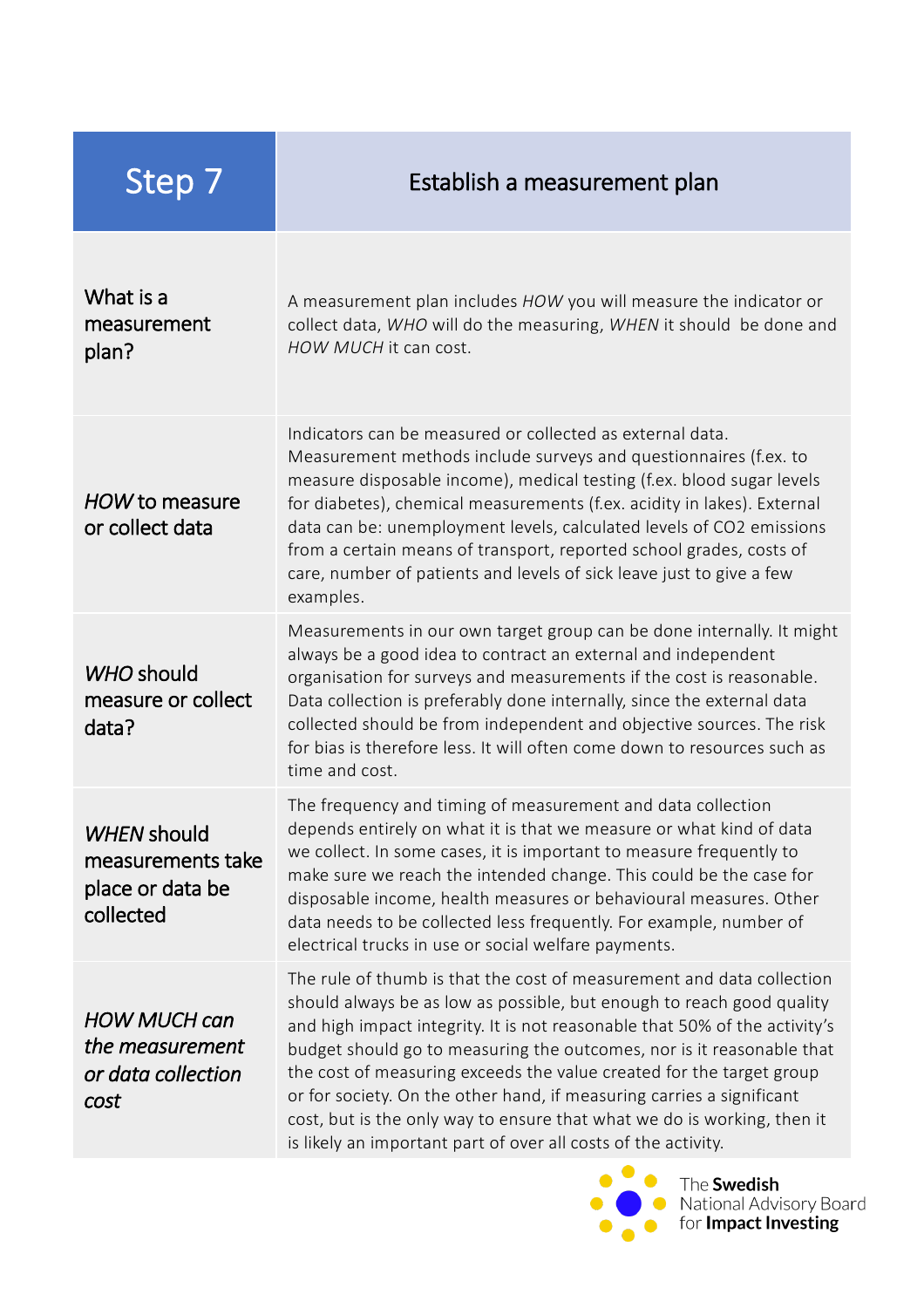## Examples of measurement methods and sources of data

| Intended<br>outcome                                    | Indicator                            | Measurement method or data source                                                |
|--------------------------------------------------------|--------------------------------------|----------------------------------------------------------------------------------|
| Improved<br>physical<br>activity levels                | Steps per day                        | Target group using pedometer to measure<br>steps every day                       |
| Reduced CO2<br>emissions                               | Tonnes of CO2<br>emitted             | External data on average emissions calculated<br>by expert organisation          |
| Improved<br>income levels                              | Monthly<br>income                    | Monthly survey in the target group                                               |
| Improved<br>school results                             | School grades                        | External data from municipality twice a year                                     |
| Reduced use<br>of anti-<br>depression<br>medication    | Units of<br>prescribed<br>medication | External data from public care authority or<br>survey in target group            |
| Reduced use<br>of water in an<br>industrial<br>process | Litres of water<br>used per year     | Data from already installed water meters or<br>water consumption on water bills. |
| Reduced<br>energy usage                                | kWh / year                           | External data from energy company or energy<br>usage on electricity bill.        |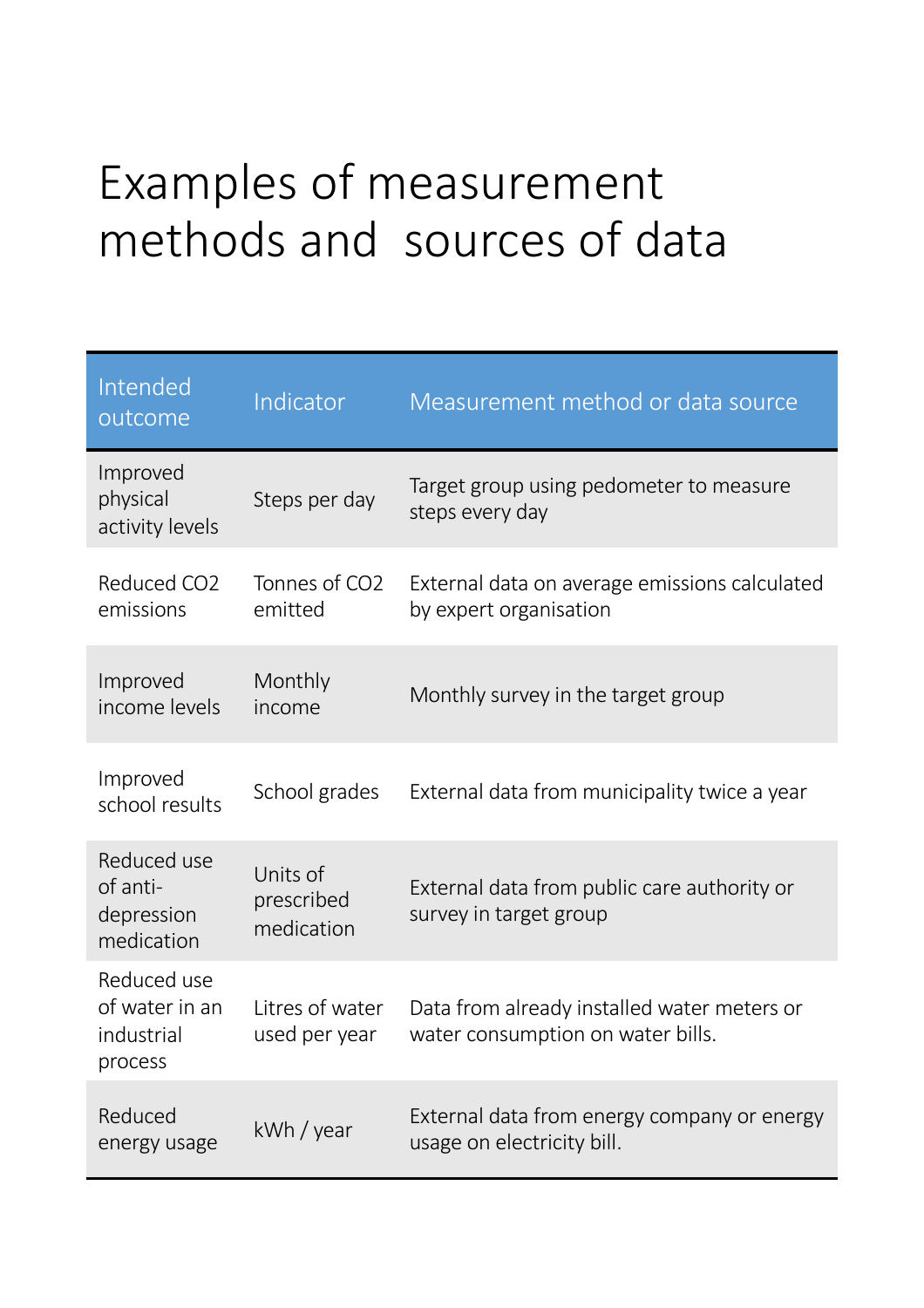| Step 8                                                                     | Measure and evaluate                                                                                                                                                                                                                                                                                                                                                                                                                                                                                                                                                                                                                                                 |
|----------------------------------------------------------------------------|----------------------------------------------------------------------------------------------------------------------------------------------------------------------------------------------------------------------------------------------------------------------------------------------------------------------------------------------------------------------------------------------------------------------------------------------------------------------------------------------------------------------------------------------------------------------------------------------------------------------------------------------------------------------|
| Conduct measuring<br>or data collection                                    | Follow the measurement or data collection plan.                                                                                                                                                                                                                                                                                                                                                                                                                                                                                                                                                                                                                      |
| Evaluate outcomes<br>across scale, depth<br>and duration                   | Verify if the outcomes reach targets of scale, depth and duration.                                                                                                                                                                                                                                                                                                                                                                                                                                                                                                                                                                                                   |
| If possible, validate<br>reference scenario<br>/ values                    | The reference scenario was probably established when the potential<br>impact was modelled, i.e. before the activity started. If possible, and if<br>such data exists, verify if the reference scenario turned out to be true.<br>If the difference between the predicted reference scenario and the<br>actual reference scenario (f.ex. we predicted that 50% would be<br>unemployed, but actually, in the target group that did not get access to<br>our activity, unemployment is over 60%) is important, we suggest using<br>the actual reference scenario. If an actual reference scenario can not<br>be established, then the predicted scenario shall be used. |
| Establish impact by<br>comparing<br>outcomes values to<br>reference values | Compare outcomes values to the predicted or actual reference values<br>and establish the impact.                                                                                                                                                                                                                                                                                                                                                                                                                                                                                                                                                                     |
| Report on impact                                                           | Report the impact in an easy-to-understand way.<br>Use infographics and illustrations.<br>Explain why the used indicators were selected if it is not evident.<br>Be transparent with all the hypothesis behind reference scenarios and<br>estimations of target scale, depth and duration.<br>Describe where data was collected or how measurements were<br>conducted.<br>Identify and describe potential bias or weaknesses in the<br>measurements.<br>Describe how continuous measuring and data collection will ensure<br>sufficient duration if that can not immediately be established.<br>Encourage input and feedback - continue the learning.                |